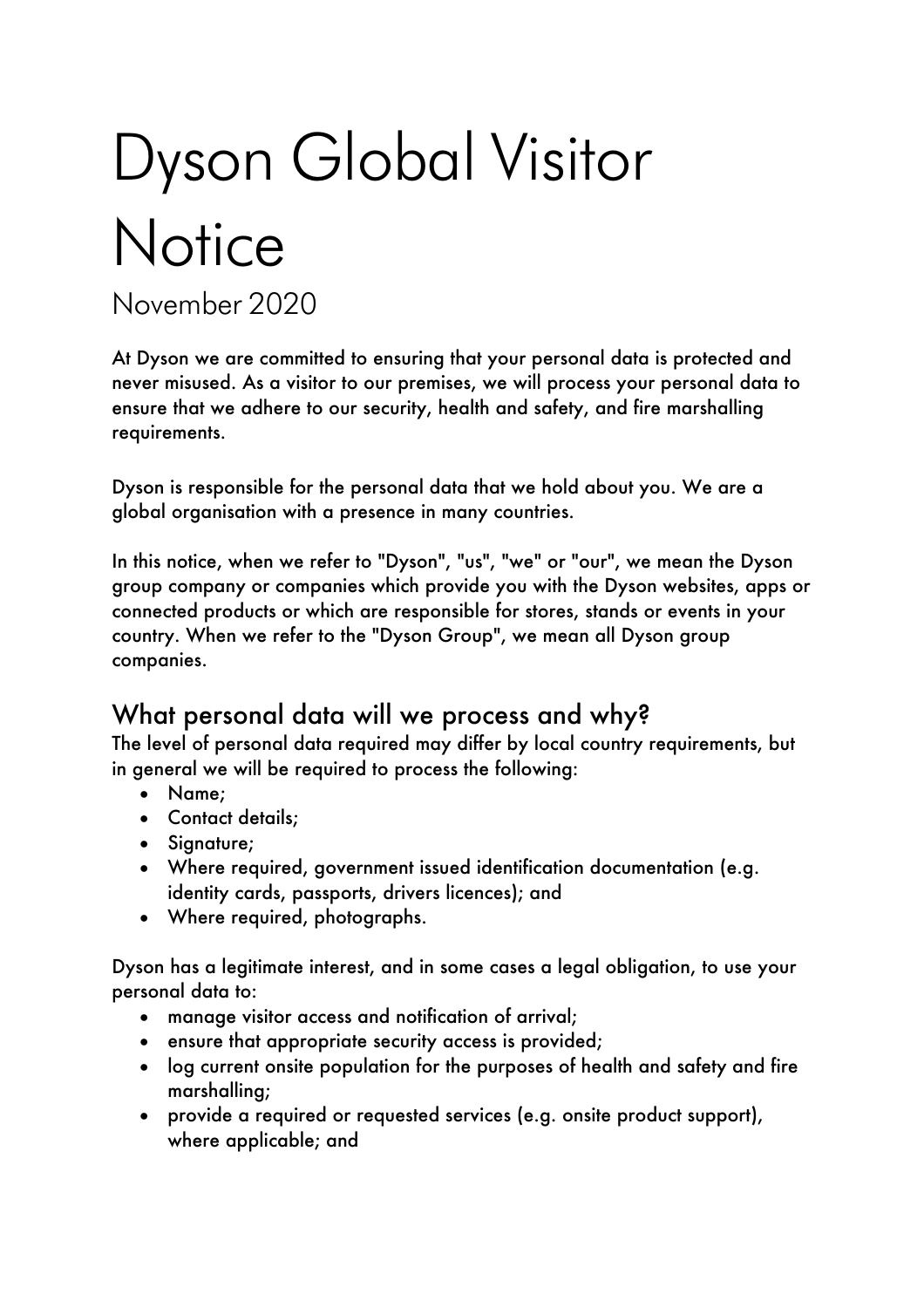• complete non-disclosure agreements or other relevant legal documentation, where required.

All Dyson premises use video surveillance systems, such as CCTV, that captures the image of all visitors to Dyson sites. The purpose of these systems is to prevent crime and promote staff security and public safety. The footage may be used for investigation and relevant further action.

To promote our products we often hold Dyson events in a variety of venues, such as Dyson stores or other retailer properties. By attending these events your personal data may be captured:

- As part of photographs or filming for social media, promotional media or archiving purposes;
- By our experts and stylists, with your permission, for sharing on social media or in promotional materials; or
- To book an appointment with one of our experts.

Where we knowingly collect and process children's data, appropriate information about that processing will be provided at the point of collection. Parental, and or legal guardian, consent for this data will be collected at the time of data collection, as and when required.

## What personal data does Dyson share with third parties?

Most importantly, we never sell your personal data to anyone and only share it as outlined in this privacy notice or when you ask us to.

We may share your personal data with:

- Other Dyson entities (including those outside of the EEA), governed by Dyson's Intercompany Agreement;
- Relevant third party providers who need it to perform their services, such as security services;
- Third parties who help us to detect, investigate and prevent criminal activities, such as law enforcement; and
- Third parties where we are required to do so by law, including in response to a legal process, such as a court order or subpoena, or to comply with other national, state, provincial or local laws.

If you would like more information on how we share your personal data, please email our Privacy Team at privacy@dyson.com.

## How long do we keep your personal data?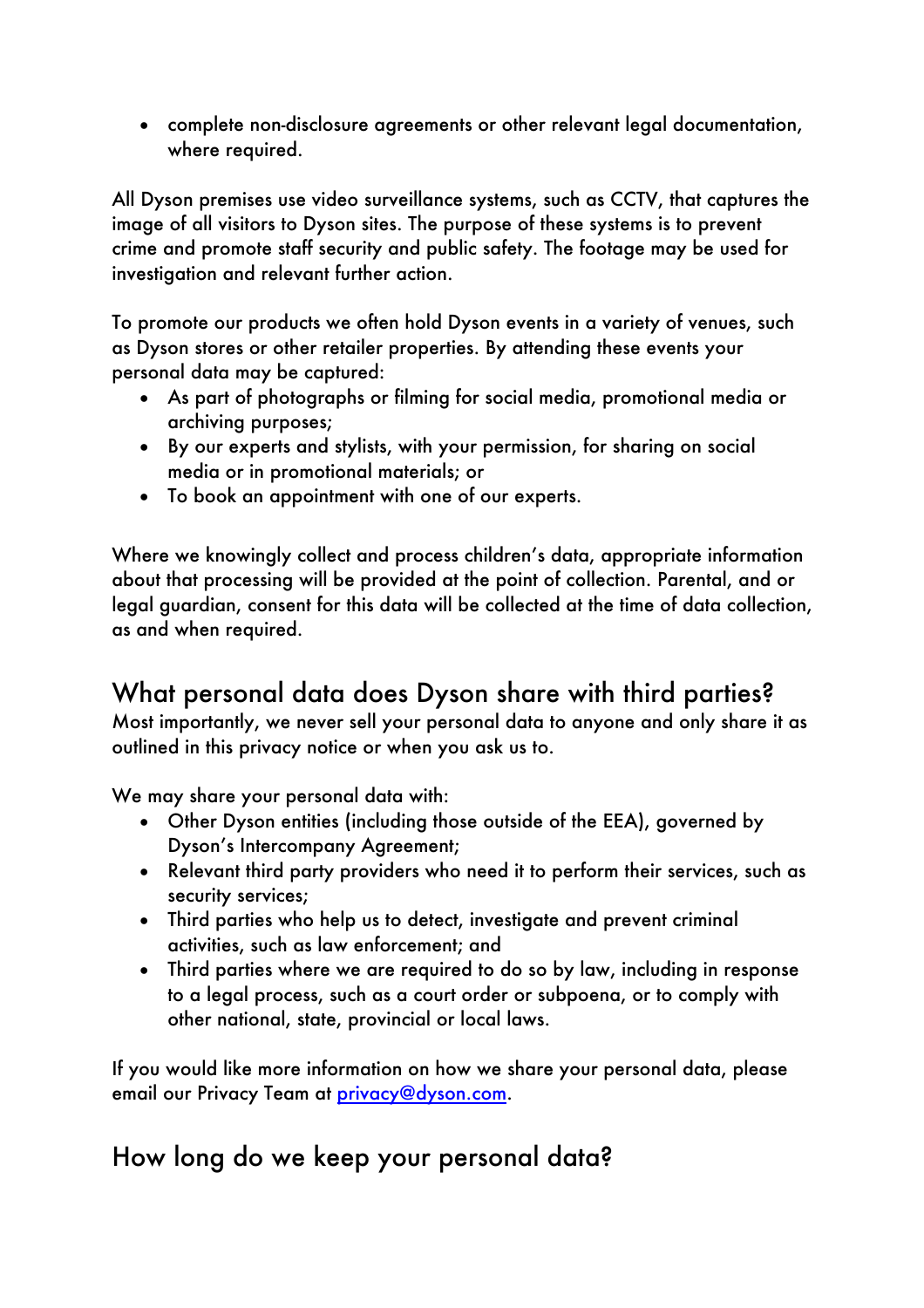We only keep your personal data for as long as we need to, to be able to use it for the reasons given in this privacy notice, and for as long as we are required to keep it by law. The actual period for which we store your personal data will vary depending on the type of personal data and how it is used.

# How do we protect your personal data?

We are committed to protecting your personal data. We use a range of measures that adequately protect your personal data and privacy, and review those regularly.

In the unlikely event that we do suffer a security breach which compromises our protection of your personal data and we need to let you know about it, we will do so.

## Data transfers, storage and the global handling of your personal data

The relevant Dyson group company or companies will collect personal data from you in the country in which you live. We, and those third parties that we share your personal data with, then host, store and otherwise handle that information in the UK, in the countries within the European Economic Area (EEA) or in any country outside of the EEA, including those listed in the Contacts page.

We will make sure that any transfers of your personal data from one country to another comply with those data protection and privacy laws which apply to us.

## Your controls and choices

Where possible, we give you control over the personal data we collect about you.

You have the right to ask us to:

- Provide a copy of the personal data that we hold about you; and
- Update and amend personal data that we hold about you.

In certain circumstances, you also have the right to ask us to:

- Stop using your personal data for certain purposes;
- Limit or restrict our use of your personal data;
- Remove or delete personal data about you; or
- Provide your personal data to a third party provider of services.

Please note that those rights do not always apply and there are certain exceptions to them. We will also need to confirm identity before acting on certain requests.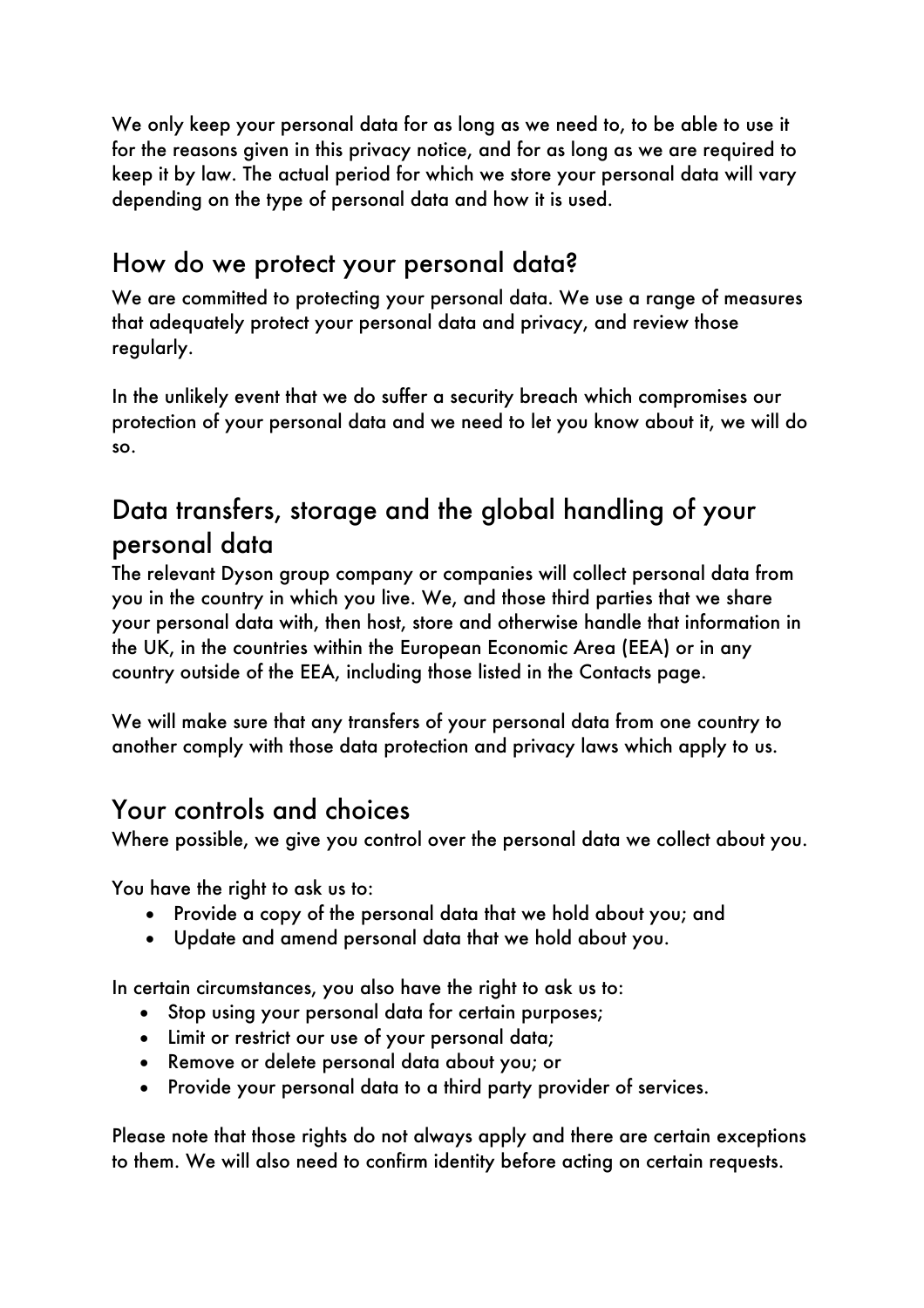If the law in your country allows us to impose a fee for giving you access to your personal data, or to exercise any of your other rights in relation to your personal data, we will let you know. You will not be discriminated against for exercising any of the rights that apply to you.

If you, or a party authorised to act on your behalf, would like to exercise any of your rights in relation to your personal data, please email privacy@dyson.com or call your local Dyson centre from the Contacts page. We will send you a link to our privacy portal, using the contact details that you provide, where you will be invited to provide further information about your request and be given further information about how we will process that request.

#### Changes to this privacy notice

We will regularly review and update this privacy notice. This privacy notice was last reviewed and updated in November 2020.

If we change our privacy notice in a way that significantly changes how we process the personal data that we hold about you, we will also ask you to confirm that you are happy with those changes.

#### Translations of this privacy notice

If there are any conflicts or inconsistencies between the translated versions of this privacy notice, the English version will prevail.

#### Contact us

If you would like to receive this information in another format or have any questions, comments or concerns about how we use the personal data we hold about you, please contact our Global Privacy Team.

You can contact our Global Privacy Team at any time by email at privacy@dyson.com or in writing at:

> C/O The Privacy Team, Dyson, Tetbury Hill, Malmesbury, Wiltshire, SN16 0RP

We will get back to you as soon as possible.